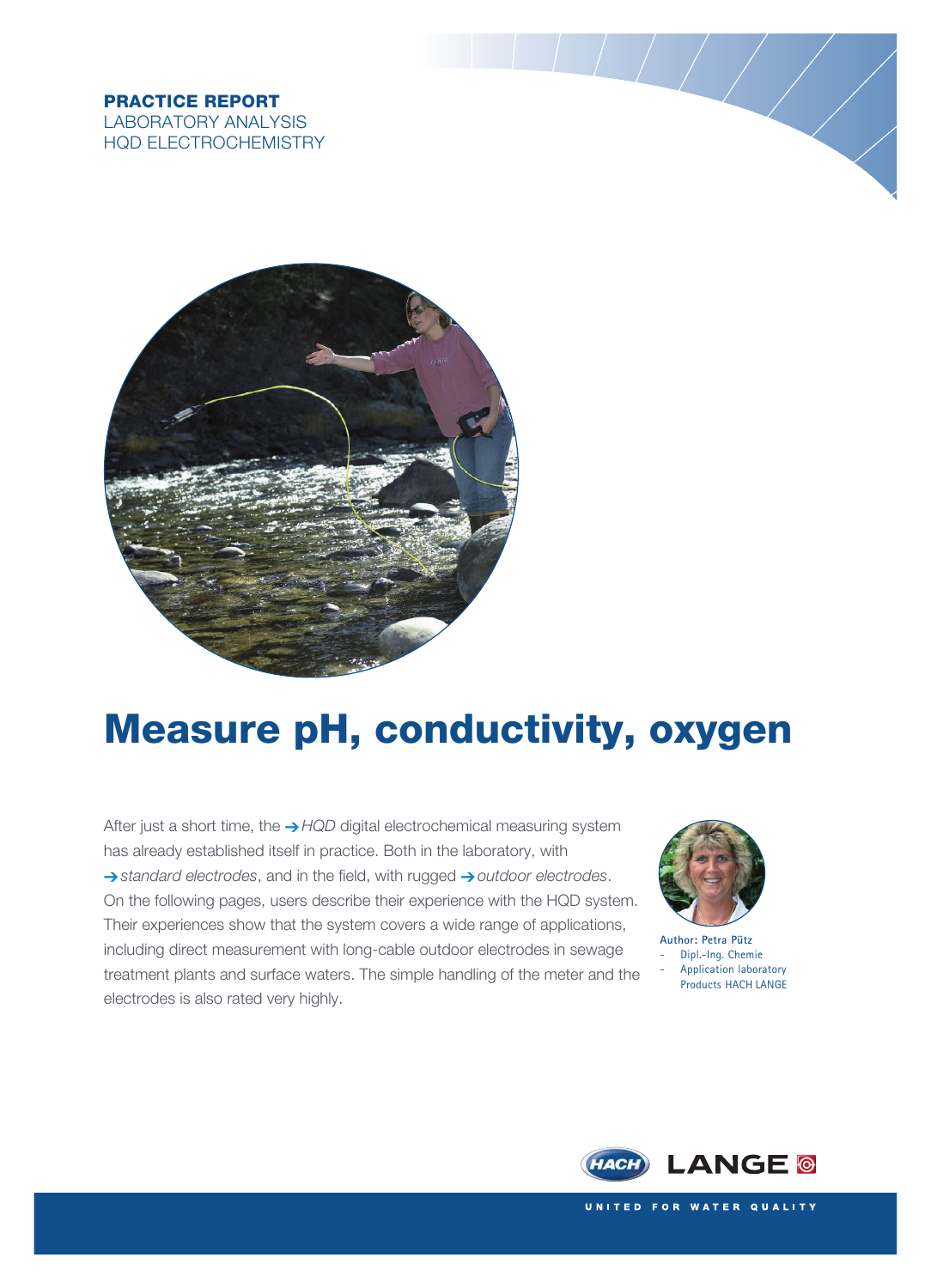### Digital electrochemistry for a wide range of applications



"We have been using the HQ11D for a while now. Besides the simple handling, the digital technology was the decisive factor. With previous instruments, the contacts between the meter and the electrode always corroded. This problem no longer occurs, thanks to the HQD electrode's efficiently insulated plastic connector."

#### Hans Seidler Saint-Gobain Vetrotex Deutschland GmbH

#### What does HQD mean?

HQD stands for **High Quality Digital**, which means that the processing of the values measured by the electrodes is digital rather than analogue.

#### What are the advantages of the digital technology?

All calibration data is now stored in the electrode and not, as used to be the case, in the measuring instrument. This means that the electrode can be connected to any other HQD meter after it has been calibrated and is then immediately ready for use without being recalibrated. This is very convenient and time-saving, especially when several instruments are in use at different measurement locations.

Whatever the parameter (pH, conductivity or oxygen), the electrode is connected to the meter in the same way, and the meter automatically recognises it (INTELLICAL® electrode).

#### Intuitive operation

The menu-guided, operator interface makes using the instrument explanatory. Even users with no experience of the instrument can easily obtain precise and reliable pH, conductivity and oxygen readings with the HQD system. Up to 500 readings can be stored in the instrument and subsequently transferred to a printer or a PC.

Calibration of the HQD electrodes is equally simple and reliable using the HACH LANGE buffer and standard solutions for pH and conductivity. The ready-to-use solutions are available in a variety of concentrations, package sizes and package types, including 500 ml bottles for frequent use, and 25 ml SINGLET pouches.



Fig. 1: HQD meter and basic functions (schematic).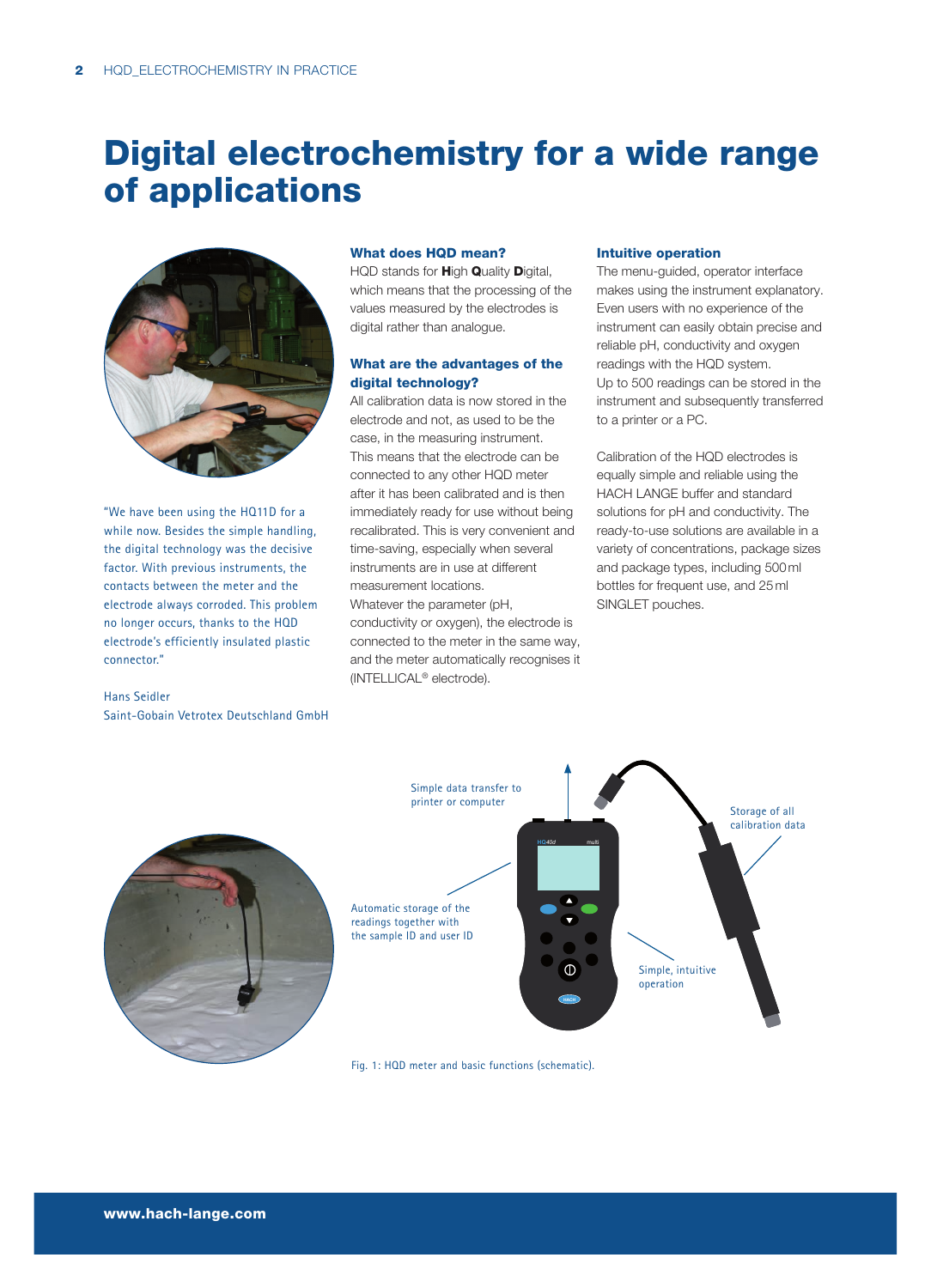#### Rugged outdoor electrodes for on-site measurements

The rugged stainless steel outdoor electrodes are extremely practical for on-site analysis. Thanks to the digital technology, they can be used with cables up to 30 metres long (even for pH measurements!). This eliminates the problems of inaccessible measurement locations and the weighted rugged probe can easily be immersed. The waterproof electrodes are impact resistant and provide reliable results even over long distances.



Fig. 2: The outdoor electrode is designed to function under the toughest conditions.

**Tips for using outdoor electrodes:**

- **→** Wear gloves.
- → Take dry cloths with you to wipe the **probe after use, as there is usually no water available for rinsing.**

#### How do users rate working with the HQD system?

For practical experience with the HQD system, who better to report on this than the users themselves? Here are some comments from participants at recent HACH LANGE electrochemistry seminars:

"I think it is good that the keyboard has such a clear layout and the operation of the meter is so easy to pick up. The user manual is hardly ever needed after just a brief familiarisation period."

"It's great that the meter has such a large memory and the data can be transferred to a PC. I don't need any paper, which always gets wet anyway, when I am in the field."

"With the outdoor electrodes and the different cable lengths, I can take readings directly at all measurement locations."

"It's excellent that the meter shows the individual work steps during calibration."

"The reading stabilises more quickly than when the old analogue electrodes were used."

"At last I don't have to carry out polarisation or calibration in order to measure oxygen. Also, less maintenance is needed and the electrodes suffer less wear."

"With my HQ40D multi I can connect two additional electrodes at the same time and read both values simultaneously."



"We use our HQ30D to measure oxygen (LDO). With the 15-metre-long cable and the rugged outdoor electrode we can access all the measurement locations without difficulty. Besides occasionally checking our process probes, we use the HQD system primarily for measurements, such as the determination of LDO at a variety of points and depths in the aeration tanks. We are especially happy with the rapid stabilisation of the reading and the fast availability of the result."

Angelika Meske Wastewater Biology Laboratory, Wupperverband